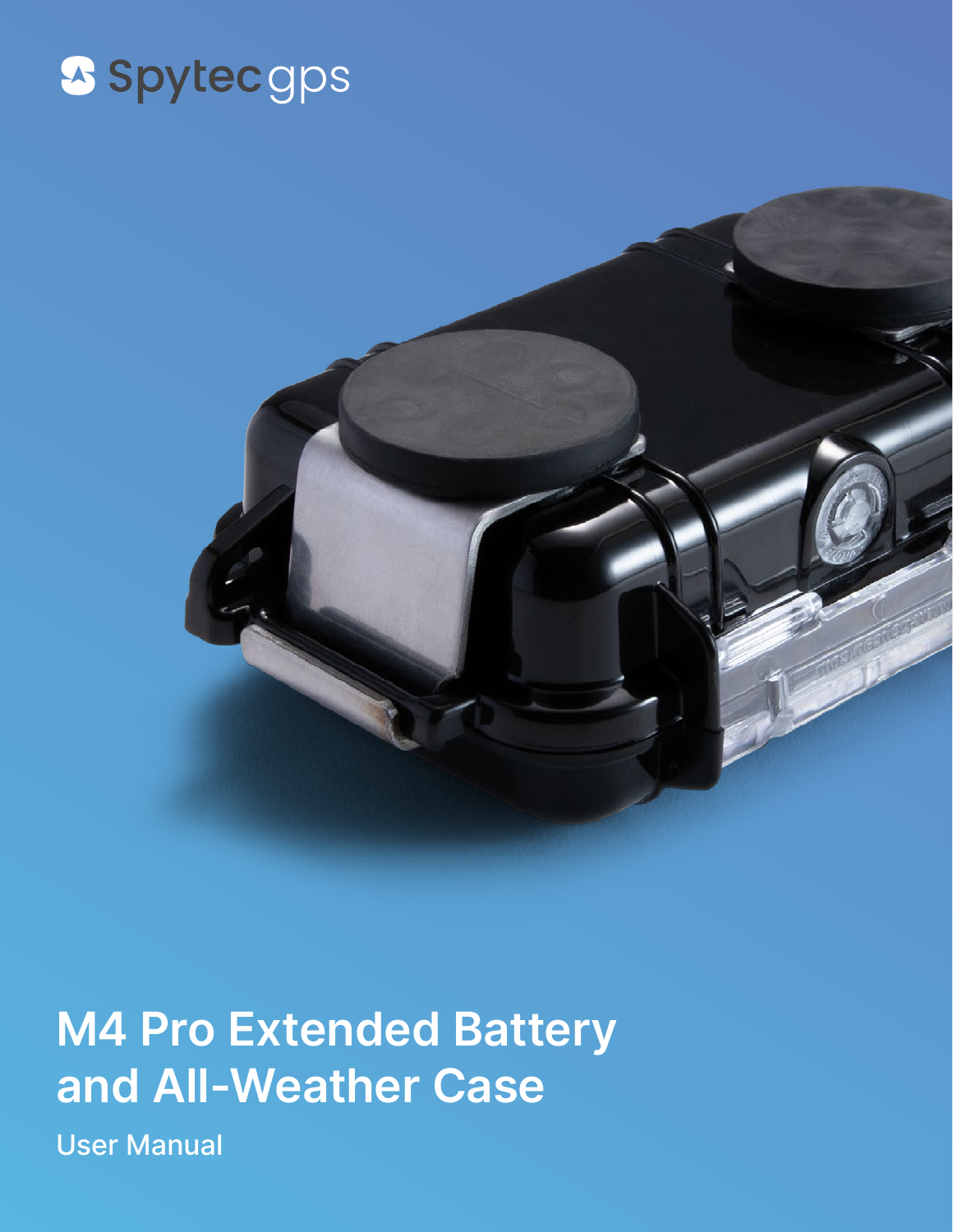**The Spytec GPS M4 Pro Extended Battery and All-Weather Case** for GL300 Series GPS Trackers is a kit that combines a long-life, rechargeable lithium-ion battery with a tough case that adheres to a metallic surface of a vehicle, mobile equipment or other asset in transit using two heavy-duty magnets. The external battery can extend your tracker battery by up to three times, or an additional month beyond the standard battery life of GL300 series trackers. The case houses the extended battery, connection cable, and your GPS tracker (not included).

#### **In the Box**

- Rechargeable Li-ion battery
- AC adapter
- Connection cable
- Watertight case with two magnets
- Two magnet brackets with adhesive strips

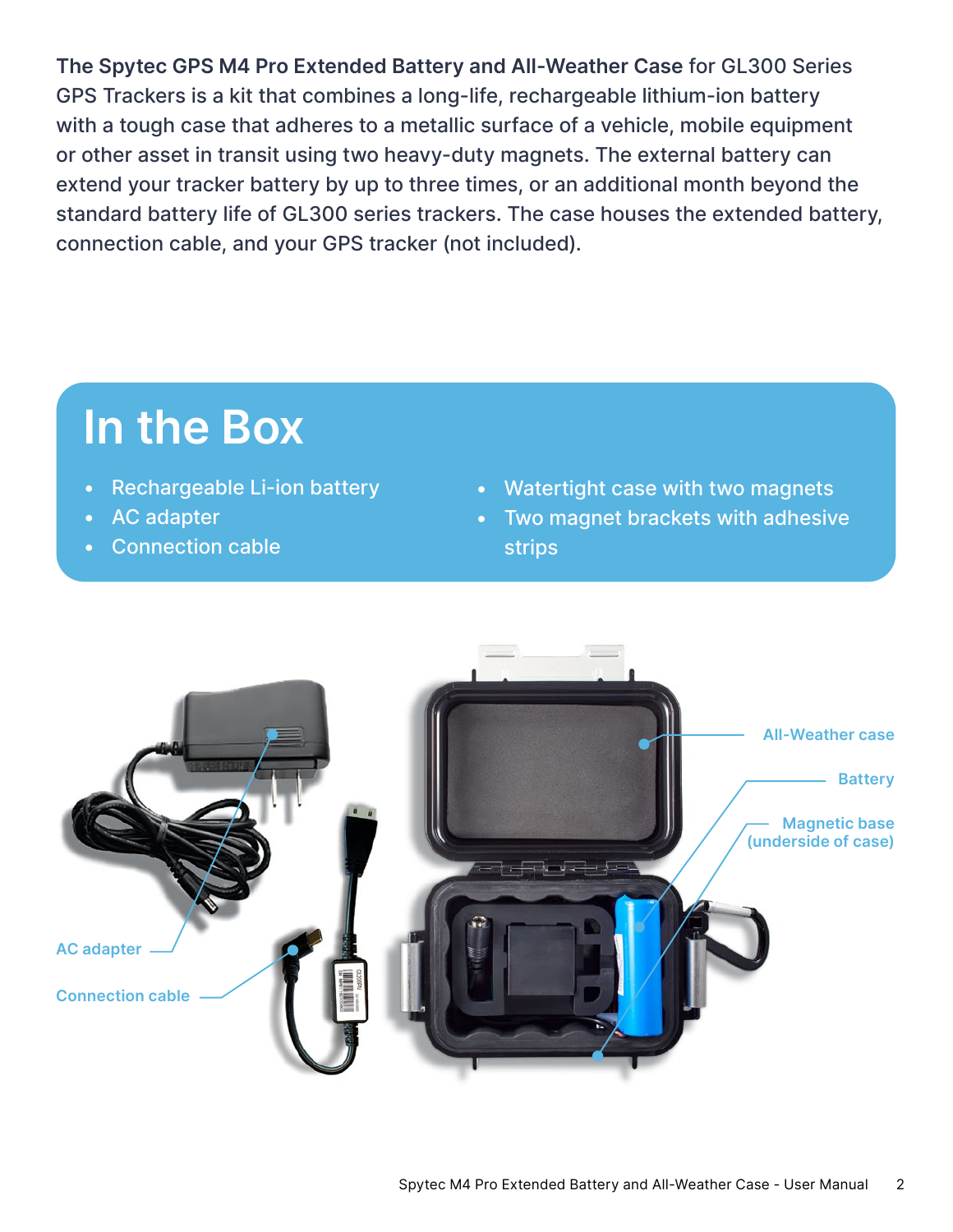## **Step 1: Charging the Battery**

- 1. Plug the round connector from the cable on the AC adapter into the larger round socket of the lithium-ion battery pack cable. Plug the adapter into a wall outlet or power strip. To fully charge a zero-charged battery, plan on keeping the charger plugged in for up to 4 hours. The LED on the power adapter is red during charging and turns green when the battery is fully charged.
- 2. When you unplug the adapter from a power outlet, but it's still connected to the battery, the LED will be green. This means the battery is powering the LED, but it does not indicate whether the battery is fully or partially charged. Store the power adapter separately since it will not fit in the case along with a GPS tracker.

## **Step 2: Connecting the GPS Tracker**

• Connect the connection cable to the battery pack by plugging the 4-pin connector on the cable to the 4-pin plug on the battery pack. The plug will only fit one way. Once connected, plug the other end of the connection cable (mini-USB or USB type C) into the GL300. Once the tracker is powered on, it will draw power from the battery pack.



**• Note:** The external (extended battery) will NOT charge the tracker's internal battery. For the most long lasting power, you should fully charge the tracker's internal battery separately before connecting the fully-charged extended battery.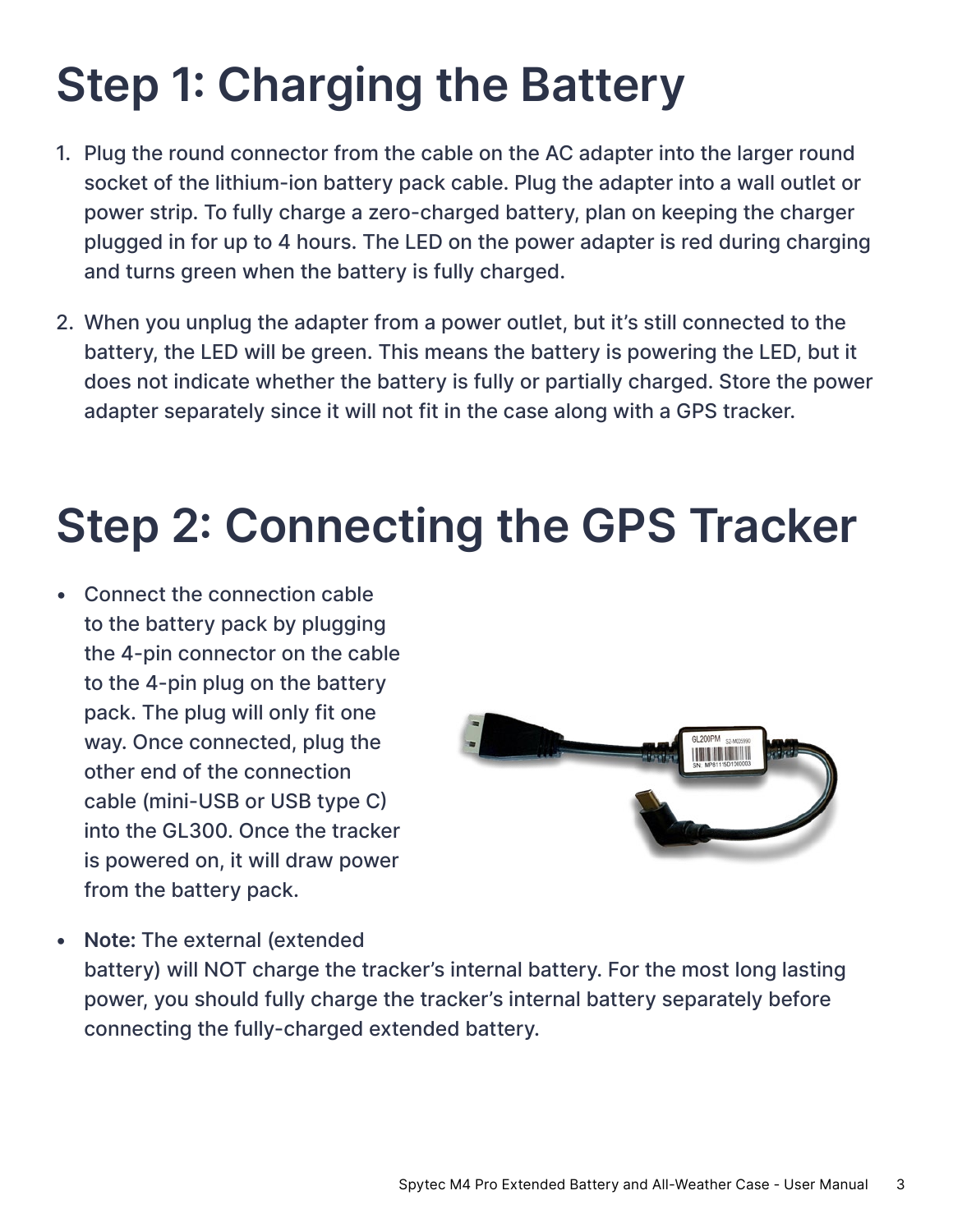# **Remaining Battery Capacity Status**

- The Spytec GPS Tracker software will show the amount of remaining battery power for each tracker as a dynamic icon next to the name of the tracker and its street address overlaying the map. The battery icon will range from solid to hollow depending on the remaining capacity. When low, the icon will display red. When you hover the hand icon over the battery, the percentage remaining will be displayed as adjacent text, such as 8%.
- **• Note:** When the extended battery is connected, the software platform displays the remaining capacity of the extended battery only. It does not count the remaining capacity in the tracker's internal battery.

## **Attaching the Case to the Vehicle**

• With the battery, switch module, tracker, and all wires snugly packed inside with nothing protruding, shut the case and snap the two-tab latch into the slots. Two industrial-strength magnets are attached to brackets. Attach each bracket to the side hinges so that the magnet, when swung around, will adhere to the bottom of the case. Make sure to peel off the adhesive covers so that the magnets will stick to the case bottom.

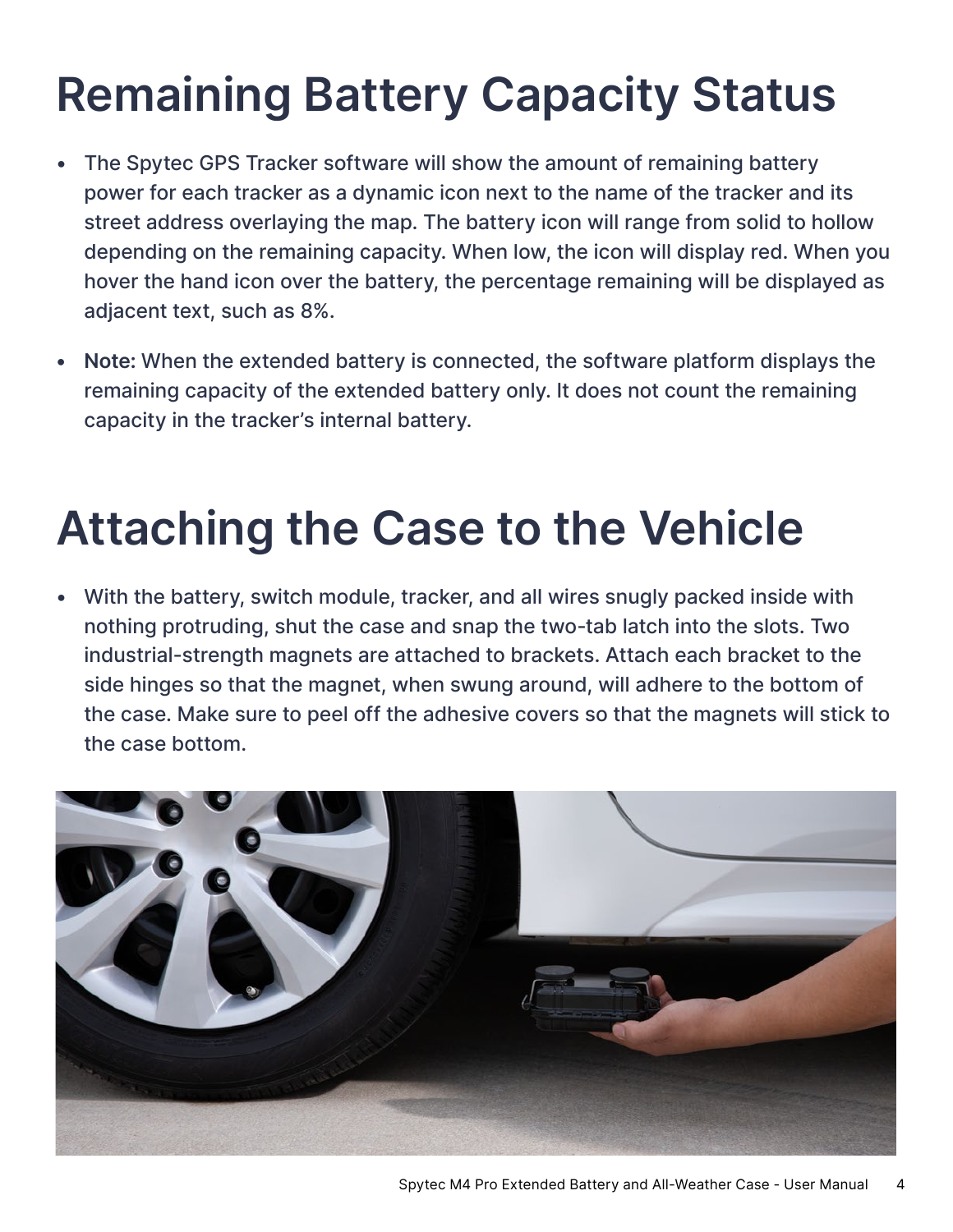- You would typically mount the case upside down against a flat metallic surface under a vehicle. If you're attaching the case to a vehicle or another type of asset such as construction equipment or a safe, make sure you attach it to the outside of any metallic enclosure. The case should not be placed under a hood, in the trunk, or in a safe. The case is made of plastic as metal will interfere with transmission signals.
- The magnets will keep the case securely in place. You'll have to exert some force to pull the case off a surface if you want to move the case. The magnets won't damage the mounting surface, and you won't have to drill any holes.
- Note: Depending on placement, the case won't necessarily have to be removed from its magnetic mount when you open the lid and temporarily remove components for recharging.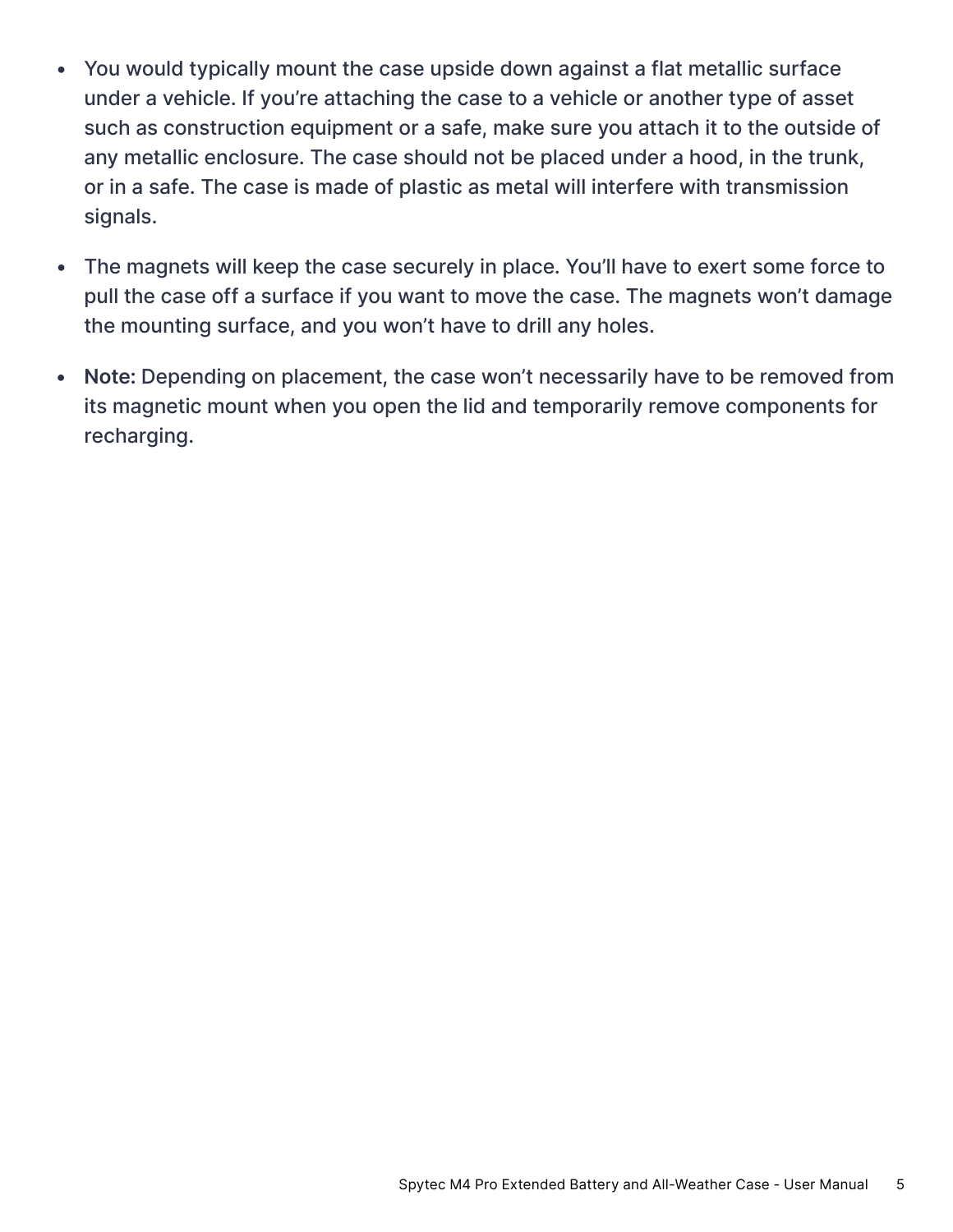## **Specifications**

| <b>BATTERY SPECIFICATIONS</b>        |                                             |
|--------------------------------------|---------------------------------------------|
| <b>Rated capacity min</b>            | 4.4 Ah                                      |
| Normal voltage                       | 3.7V                                        |
| <b>Charge ending voltage</b>         | $4.2 \pm 0.05$ V                            |
| <b>Charge current</b>                | Standard, 0.2 CmA; rapid, 1500 mA           |
| <b>Discharge ending voltage</b>      | 2.75V                                       |
| Max discharging current              | 2A                                          |
| Impedance                            | $\leq$ 130 m $\Omega$                       |
| <b>Size</b>                          | $0.75''$ x 2.6" x 1.5" (1.9 × 6.6 × 3.8 cm) |
| Weight (including hard-wired module) | 4.2 oz. (119 g)                             |

| <b>CASE SPECIFICATIONS</b>           |                             |
|--------------------------------------|-----------------------------|
| <b>Dust/liquid protection rating</b> | $IP67*$                     |
| <b>Exterior</b>                      | Hard plastic                |
| <b>Interior</b>                      | Rubber                      |
| <b>Color</b>                         | <b>Black</b>                |
| <b>Magnets</b>                       | $\overline{2}$              |
| Size (without magnets)               | $4'' \times 6'' \times 2''$ |
| Weight (without magnets or tracker)  | 11.8 oz                     |
|                                      |                             |

\*Case is able to be submerged under 3.3 ft. (1 m) of water for up to 30 minutes in accordance with IP67 benchmarks.

## **Help**

Thank you for purchasing a Spytec GPS product! We appreciate your business and strive to make your experience the best possible. If you have any issues with your product, please contact us at **support@spytec.com** so that we can help you get things started.